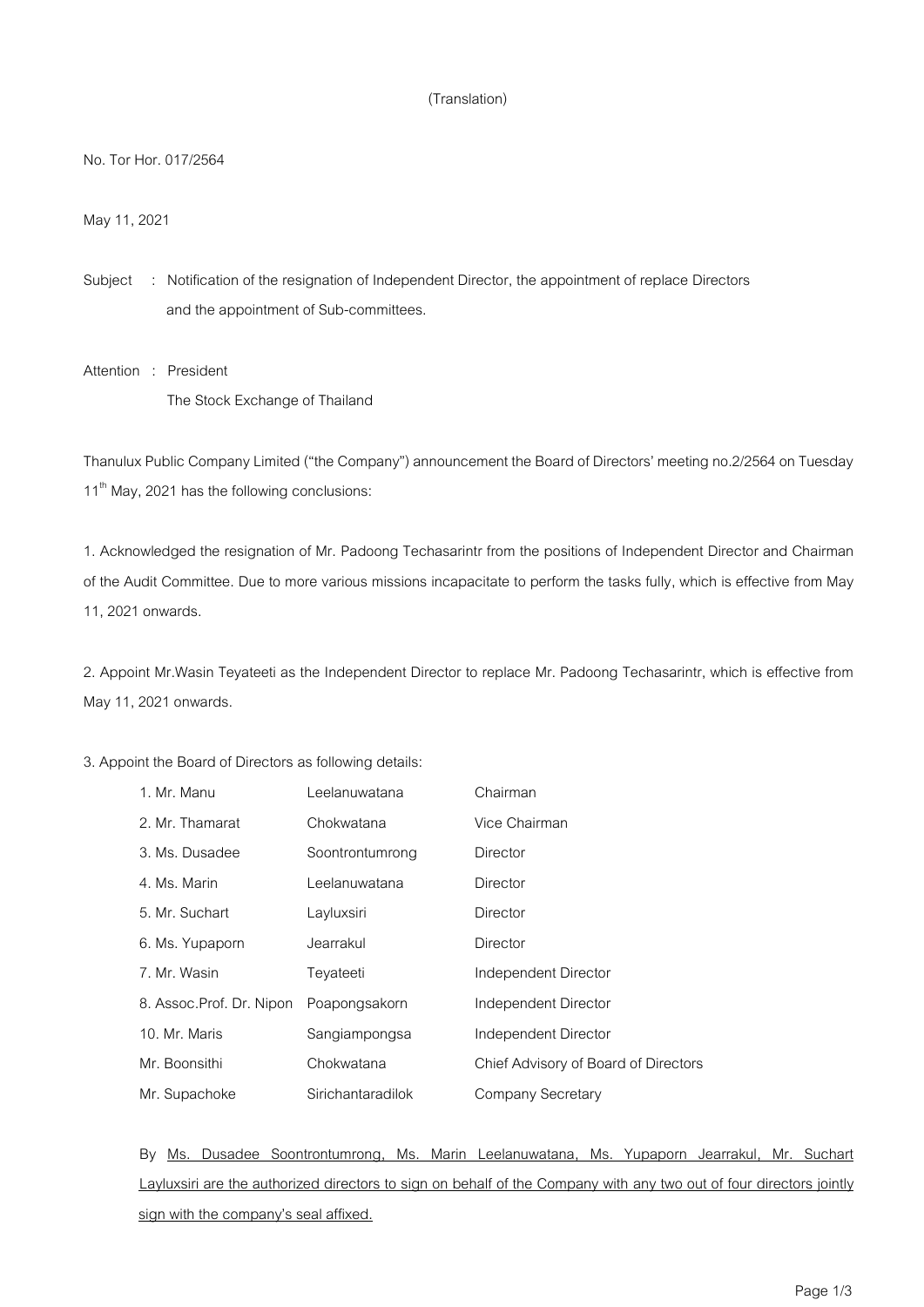## (Translation)

4. Appoint the Sub-committees as following details:

| <b>Audit Committee</b>                                                          |               |                                           |  |
|---------------------------------------------------------------------------------|---------------|-------------------------------------------|--|
| 1. Mr. Wasin                                                                    | Teyateeti     | Chairman of the Audit Committee           |  |
| 2. Assoc.Prof. Dr. Nipon                                                        | Poapongsakorn | Audit Committee Member                    |  |
| 3. Mr. Maris                                                                    | Sangiampongsa | Audit Committee Member                    |  |
| Mr. Woradej Puengsiricharoen to hold the position of Audit Committee Secretary. |               |                                           |  |
|                                                                                 |               |                                           |  |
| <b>Nominating Committee</b>                                                     |               |                                           |  |
| 1. Mr. Manu                                                                     | Leelanuwatana | Chairman of the Nominating Committee      |  |
| 2. Mr. Thamarat                                                                 | Chokwatana    | Nominating Committee Member               |  |
| 3. Ms. Marin                                                                    | Leelanuwatana | Nominating Committee Member               |  |
|                                                                                 |               |                                           |  |
| <b>Remuneration Committee</b>                                                   |               |                                           |  |
| 1. Mr. Krish                                                                    | Follett       | Chairman of the Risk Management Committee |  |
| 2. Ms. Yupaporn                                                                 | Jearrakul     | Risk Management Committee Member          |  |
| 3. Dr.M.L. Sirapirom                                                            | Teeraprasert  | Risk Management Committee Member          |  |
| 4. Ms. Budchasri                                                                | Pinato        | Risk Management Committee Member          |  |
| 5. Ms. Busarin                                                                  | Treeratpijarn | Risk Management Committee Member          |  |
|                                                                                 |               |                                           |  |

Ms. Sunee Kongsong to hold the position of Risk Management Committee Secretary.

## Corporate Governance Committee

| 1. Assoc.Prof. Dr. Nipon                                                                       | Poapongsakorn   | Chairman of the Corporate Governance Committee |  |  |
|------------------------------------------------------------------------------------------------|-----------------|------------------------------------------------|--|--|
| 2. Ms. Dusadee                                                                                 | Soontrontumrong | Corporate Governance Committee Member          |  |  |
| 3. Ms. Marin                                                                                   | Leelanuwatana   | Corporate Governance Committee Member          |  |  |
| 4. Ms. Yupaporn                                                                                | Jearrakul       | Corporate Governance Committee Member          |  |  |
| 5. Dr.M.L. Sirapirom                                                                           | Teeraprasert    | Corporate Governance Committee Member          |  |  |
| Mrs. Ratchanit Luepongpanich to hold the position of Corporate Governance Committee Secretary. |                 |                                                |  |  |

Executive Committee

| 1. Ms. Dusadee       | Soontrontumrong  | <b>Chairman of Executive Committee</b> |
|----------------------|------------------|----------------------------------------|
| 2. Ms. Marin         | Leelanuwatana    | Vice Chairman of Executive Committee   |
| 3. Mr. Suchart       | Layluxsiri       | Executive Committee Member             |
| 4. Ms. Yupaporn      | Jearrakul        | Executive Committee Member             |
| 5. Dr.M.L. Sirapirom | Teeraprasert     | Executive Committee Member             |
| 6. Ms. Kochakorn     | Peungsiricharoen | <b>Executive Committee Member</b>      |
| 7. Mr. Chairit       | Suphasitichan    | Executive Committee Member             |